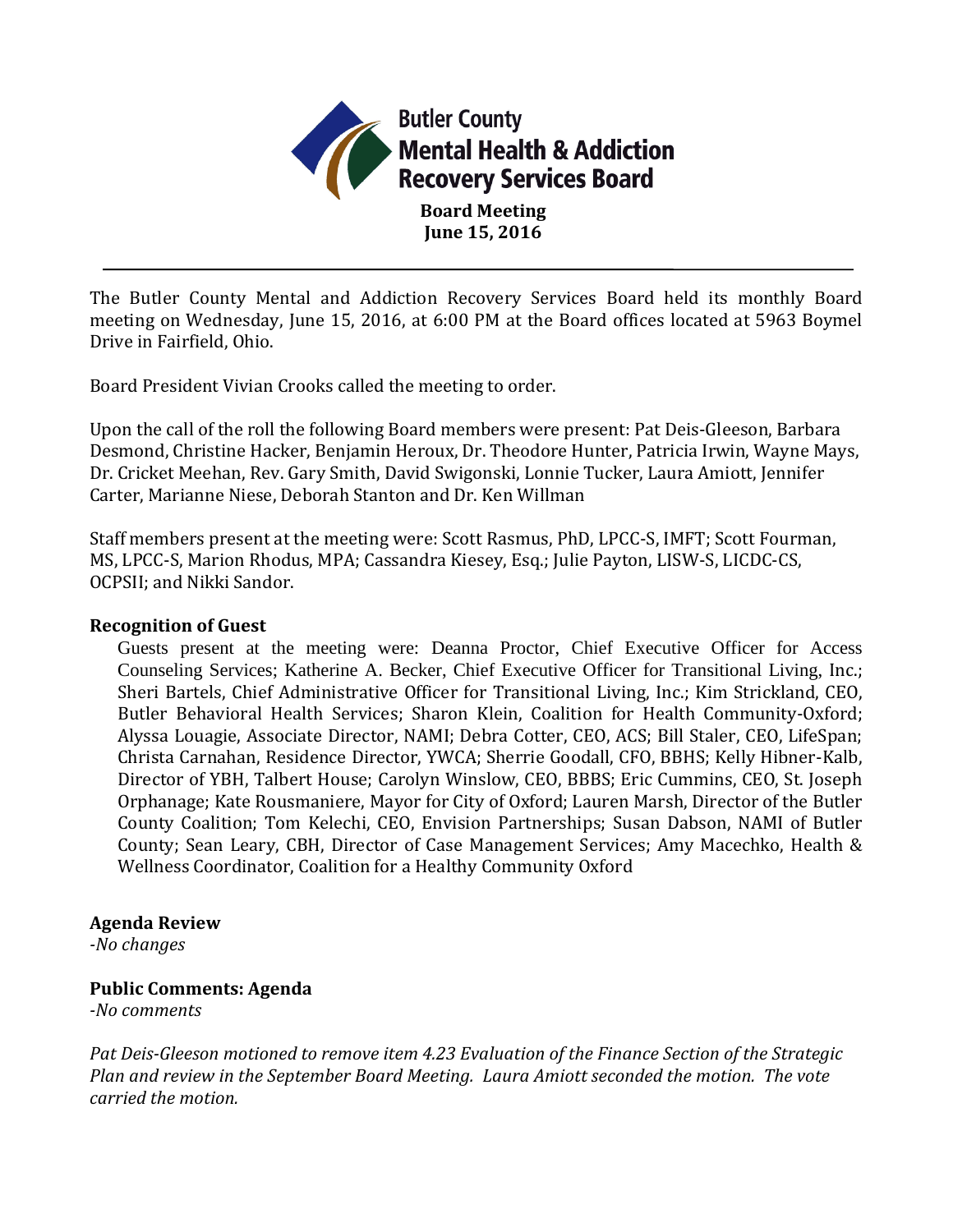# **1. BOARD COMMUNICATIONS/ANNOUNCEMENTS**

# **A. Director Report**

- **a.** Dr. Rasmus gave an overview of the following articles:
	- A Plan to Prevent Gun Suicides
	- Scientific American, June 1, 2016
- **b.** Medical Marijuana has been approved through the Senate and House of Representatives in Ohio.
- **c.** Overview of the Board in the last year
	- i. There was a loss of one Governing Board Member
	- ii. Two staff members, Holly Wilson and Amber Reckner, have left the Board
	- iii. The search to replace Holly Wilson in the Director of ADAS position will begin shortly.
	- iv. The Board has hired Nikki Sandor to replace Amber Reckner.

# **B. LifeSpan Closing Mental Health Counseling Program**

Dr. Rasmus shared the correspondence from LifeSpan that indicated they would be closing their Mental Health Counseling Program in Middletown.

# **C. Card from Marianne Marconi**

Dr. Rasmus reviewed the card from Marianne Marconi, Co-Facilitator for Coalition for a Healthy Community – Oxford, which thanked the Board for the prompt action and support of the BBHS Business Plan to start an agency this fall in the Oxford area.

# **2. BOARD MINUTES**

**A**. Executive Committee Meeting Minutes May 18, 2016

**B.** Mental Health and Addiction Recovery Services Board Meeting Minutes May 18, 2016

*Ms. Desmond motioned to approve the two above mentioned meeting Minutes. Ms. Deis-Gleeson seconded the motion. The vote carried the motion.*

**C.** Butler County Hotline RFP Meeting Minutes

*Mr. Heroux motioned to approve the Butler County Hotline RFP Meeting Minutes. Ms. Stanton seconded the motion. The vote carried the motion.*

# **D.** 120 Day Meeting Minutes

*Dr. Willman motioned to approve the 120 Day Meeting Minutes. Ms. Amiott seconded the motion. The vote carried the motion.*

# **3. NEW BUSINESS**

# **A. April Monthly Financial Reports**

Mr. Rhodus provided an overview of the financial reports. As of April the Board was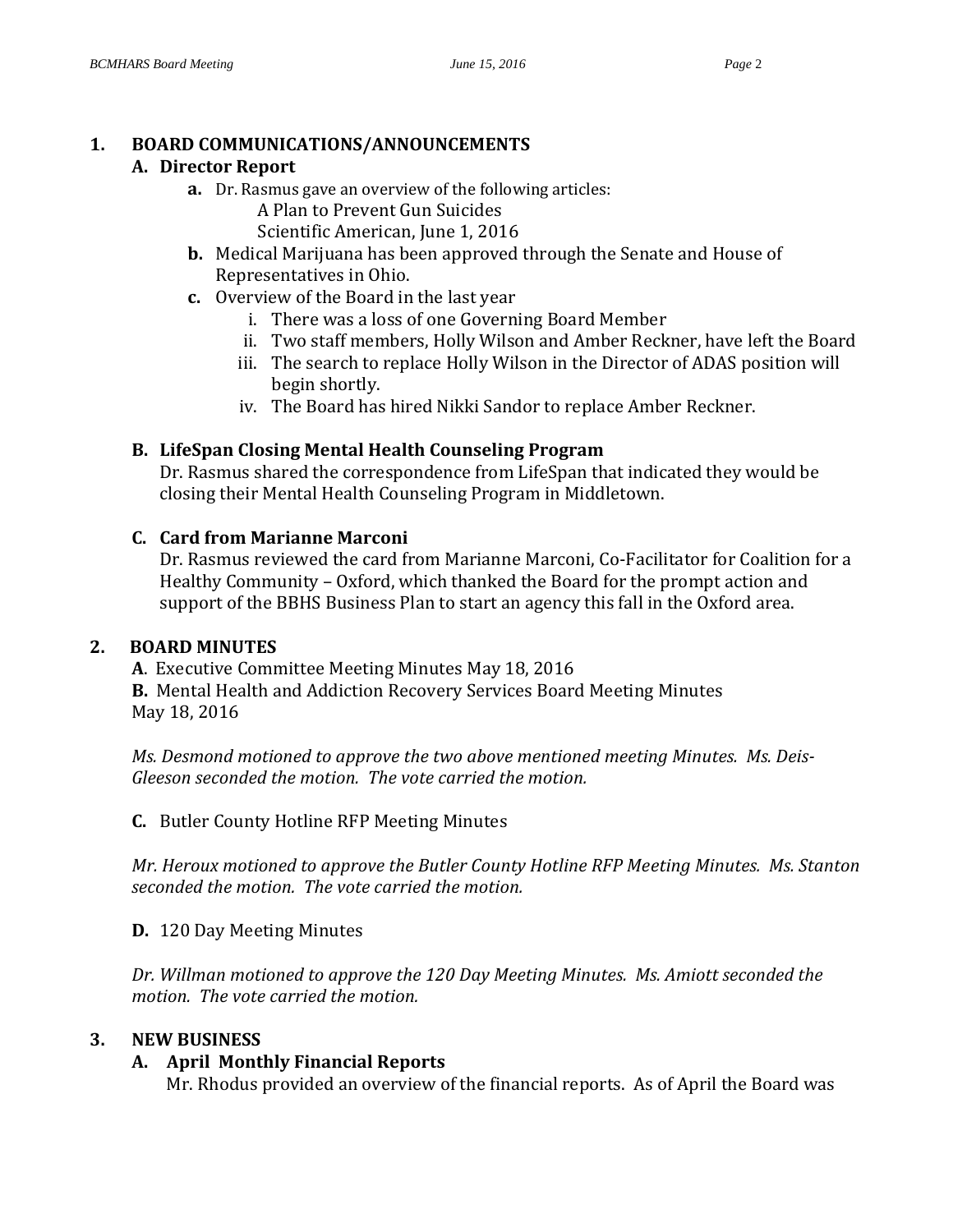83% of the way through the fiscal year (2016) but only 74% of Board dollars were spent. 89% of funds have been received and 67% of invoices have been paid to Providers.

*Ms. Irwin motioned to approve the April Monthly Financial Reports. Dr. Hunter seconded the motion. The vote carried the motion.* 

#### **B. Porter Advertising Contract**

The Porter Advertising Contract is for \$11,616 to cover the cost of 8 billboards plus 2 free bonus billboards for a total of 10 quarterly throughout Butler County for FY17.

*Mr. Swigonski motioned to approve the Porter Advertising Contract. Mr. Heroux seconded the motion. The vote carried the motion.*

#### **C. Job and Family Services MOU**

The Job and Family Services MOU for \$29,240.04 was to provide for a Medicaid case worker who focuses on mental health and addiction provider claims to help expedite them.

*Ms. Slaton motioned to approve the Job and Family Services MOU for \$29,240.04. Ms. Carter seconded the motion. The vote carried the motion.*

#### **D. Fiscal Year 2017 Fee For Service Contracts (except the YWCA)**

Mr. Rhodus explained that \$11,519,740.00 budget in the FY17 Fee for Service Contract is being broken into 14 different provider contracts.

*Ms. Hacker motioned to approve the budgets for the FY17 Fee for Service Contracts. Ms. Amiott seconded the motion. The vote carried the motion.*

#### **YWCA Fee for Service Contract**

*Ms. Irwin recused herself from the vote due to a conflict of interest. Ms. Deis Gleeson motioned to approve the YWCA Grant. Ms. Desmond seconded the motion. The vote carried the motion.*

#### **E. Council on Aging MOU**

The Council on Aging MOU in the amount of \$300,000.00 supports the Community Behavioral Health Uplift (Senior) Depression program.

*Mr. Heroux motioned to approve the \$300,000.00 Council on Aging MOU. Mr. Smith seconded the motion. The vote carried the motion.*

#### **F. Geisler IT Services Contract**

Geisler IT Services Business Contract is for \$30,000 which covers the cost of GOSH IT maintenance services and the cost of merging the ADAS GOSH and MH GOSH software program.

*Ms. Desmond motioned to approve the Geisler IT Services Contract for \$30,000 Ms. Hacker seconded the motion. The vote carried the motion.*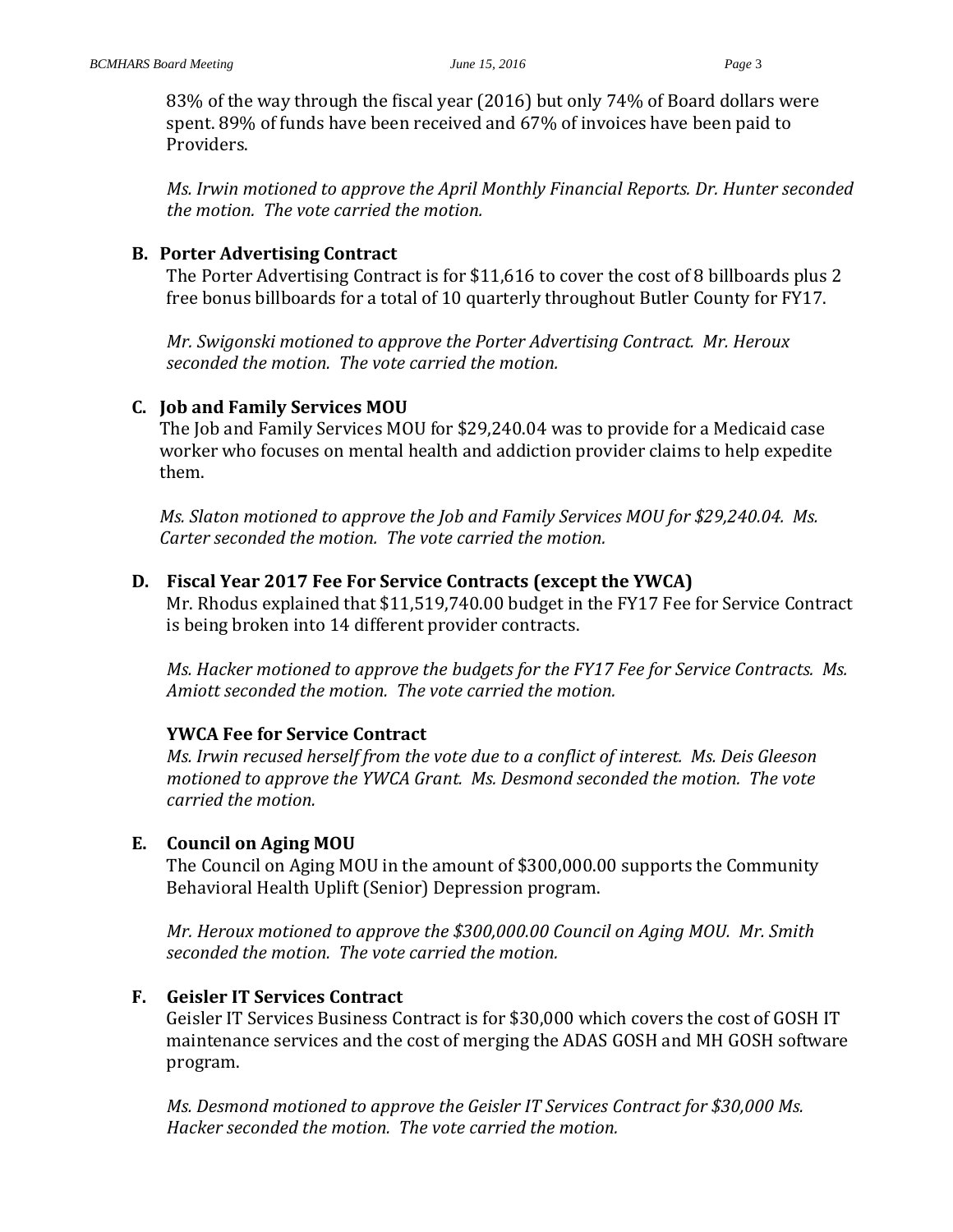#### **G. Susan Lipnickey Contract**

Susan Lipnickey is the facilitator for the Butler County Opiate Task Force. This is an agreement to continue her position as facilitator of the monthly meetings. The contract with Susan Lipnickey is not to exceed the amount of \$6,000.

*Ms. Stanton motioned to approve the Susan Lipnickey contract for \$6,000. Mr. Swigonski seconded the motion. The vote carried the motion.*

#### **H. Center for Addiction Treatments (CAT) Contract**

CAT provides subacute detox services to residents in Butler County. This contract is in the amount of \$30,000 to support residents in need of the service.

*Ms. Carter motioned to approve the CAT Contract in the amount of \$30,000. Ms. Amiott seconded the motion. The vote carried the motion.*

#### **I. NAMI Sub-Lease Agreement**

The NAMI Sub-Lease agreement is in the amount of \$100 a month for two offices and the use of the copy machine. The duration of the sub-lease is for 6 months.

*Ms. Desmond motioned to approve the NAMI lease. Ms. Stanton seconded the motion. The vote carried the motion.*

#### **J. Sojourner Recovery Services (North Fair Ave) Lease Agreement**

The lease agreement keeps the same rent amount of \$73,000 a year but removes the snow removal out of the contract and requires that Sojourner Recovery Services will now be responsible for that maintenance service for this facility.

*Ms. Deis Gleeson motioned to approve the Sojourner Recovery Services Lease Agreement. Ms. Desmond seconded the motion. The vote carried the motion.*

#### **K. BC Hotline Request for Proposal**

The Board RFP Committee went through the RFP process and has determined that Beckett Springs Hospital should be awarded the Butler County Hotline service.

*Ms. Hacker motioned to approve the awarding of the BC Hotline Service to Beckett Springs Hospital. Ms. Deis Gleeson seconded the motion. The vote carried the motion.*

#### **Beckett Springs Budget Agreement & Contract for the BC Hotline**

This agreement is between Beckett Spring Hospital and BCMHARS Board to carry out the process of running the hotline for \$80,689.25 for the first quarter of FY17.

*Mr. Heroux motioned to approve the Beckett Springs Budget Agreement for the BC Hotline. Ms. Niese seconded the motion. The vote carried the motion.*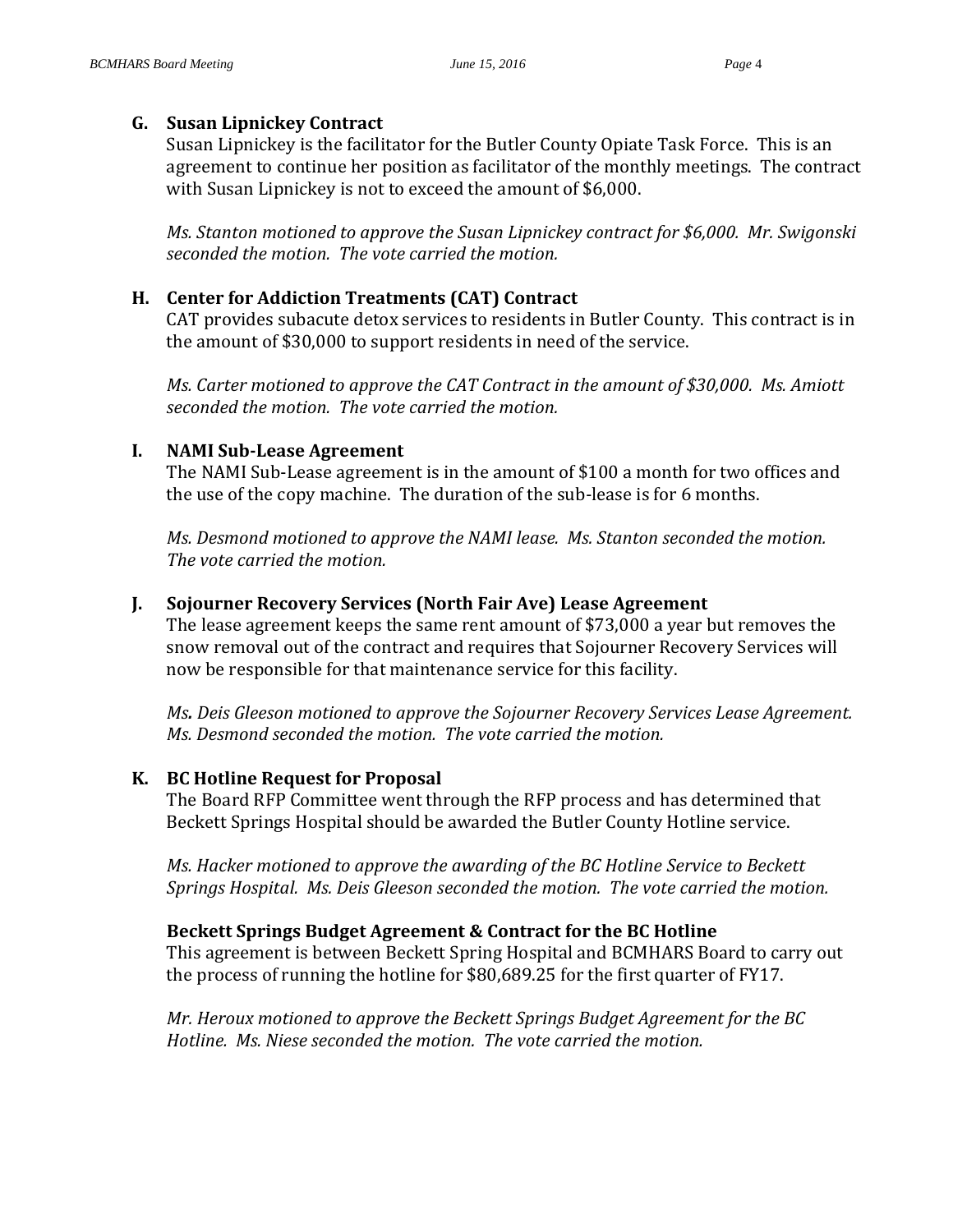#### **L. FY17 Community Plan**

The Community Plan required by ODMHAS Board endorsed Strategic Plan and covered a broad range of issues.

*Ms. Stanton motioned to approve the FY17 Community Plan. Ms. Irwin seconded the motion. The vote carried the motion.*

## **M. FY 15 Annual Report**

The 2015 Annual Report was created to incorporate both the MH and the ARS data into one report while still keeping them separate since the BCMHB and BCMHARSB were not merged at the time.

*Ms. Stanton motioned to approve the 2016 Annual Report. Ms. Irwin seconded the motion. The vote carried the motion.*

## **N. Board Member Bylaws**

The Board Member Bylaws have been changed to have the Board President sign-off and approve the expenses of Executive Director and Board Members.

*Ms. Hacker motioned to approve the change in the Board Member Bylaws. Ms. Stanton seconded the motion. The vote carried the motion. Ms. Amiott apposed the motion.*

## **O. Personnel Manual – Vacation Time Policy Change**

Employees are limited to 3 years of accrued vacation time as of their anniversary each year by Board policy. Since at the time of the merger this limitation was not fully defined and brought to staff awareness, a few staff have more than 3 years of vacation accrued. Therefore, a bridge policy in the Board's personnel manual was created to address this issue and will become void at the end of this year. The policy states that any staff with over 3 years of vacation time will have until the end of this calendar year to pair accrued vacation time that down to under 3 years' worth of accrued time.

*Ms. Deis Gleeson motioned to approve the Vacation Bridge Policy. Ms. Stanton seconded the motion. The vote carried the motion.*

# **P. Personnel Manual – Change in Seniority Determination**

Jim Evans was consulted in regards to staff seniority in the Personnel Manual. It was determined that multiple sections of the Personnel Manual referred to seniority which now has been consolidated to one section but with very little change in content & meaning.

*Ms. Desmond motioned to approve the change in the Seniority Determinations Section of the Personnel Manual. Ms. Stanton seconded the motion. The vote carried the motion.*

# **Q. Appointment of Health Officers**

In May, Dr. Miller, Ms. Kiesey and Mr. Fourman taught Health Officer Training who are able to write holds on individuals at risk to self or others in Butler County. A list of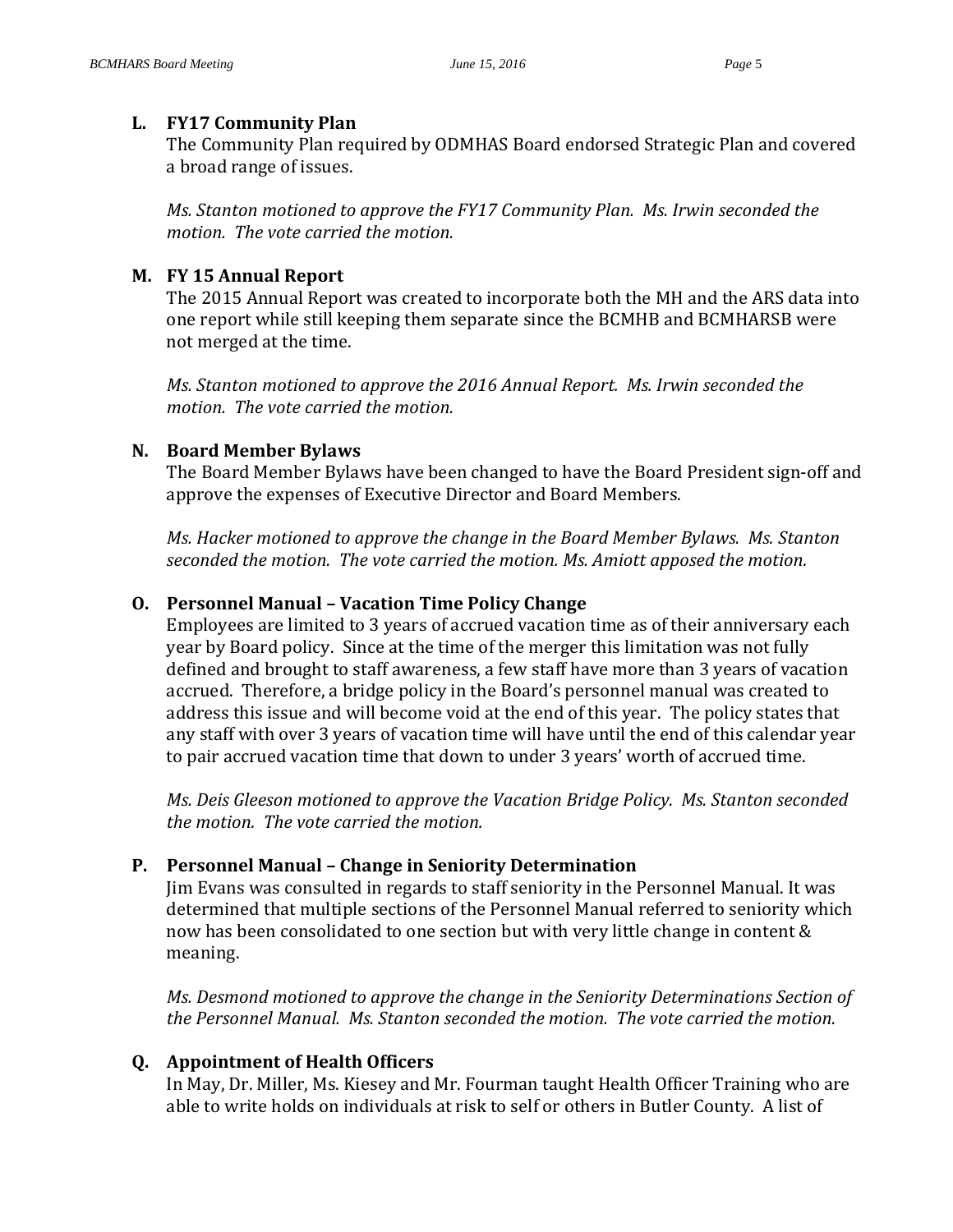trainees designated to be Health Officers was presented to the Board for approval for one year.

*Ms. Deis Gleeson motioned to approve the appointment of the Health Officers who attended the training. Ms. Amiott seconded the motion. The vote carried the motion.*

#### **R. Executive Director Succession Plan**

A succession plan has been created to ensure there is process for the Board to follow if the Executive Director is lost or deemed not able to perform his/her duties. *Dr. Meehan motioned to approve the Executive Director Succession Plan. Ms. Hacker seconded the motion. The vote carried the motion.*

## **S. Board Member Attendance**

Board Member attendance has been tracked for the year. According to the Board Bylaws if there is a Board Member that has more than two unexcused absences the board member's attendance record will be sent to the appointing authority for review. At this time Ms. Carter's attendance record exceeded this requirement and will be sent to the County Commissioners (appointing authority) along with a letter of recommendation from the Board Executive Director & President that petitions for Ms. Carter's continuance.

Any identified discrepancies in the Board member's attendance record were corrected.

#### **T. New BCMHARS Board Website**

The new Board website will be live within the next couple of weeks.

## **U. BC Coalition Grant to FCFC**

Ms. Payton and Dr. Rasmus have been in talks with Family and Children First Council about the possibility of moving the Butler County Coalition Director, Lauren Marsh, to FCFC.

*Ms. Desmond motioned to pursue the option of the Butler County Coalition Director, Laura Marsh, moving to FCFC and to approve the move if it is a viable option. Mr. Heroux seconded the motion. The vote carried the motion.*

## **V. Review of Board Evaluation from May Board Meeting**

The Board Members reviewed an aggregate report of their self-evaluation survey from the May Board meeting provided by Dr. Willman.

## **W. State Hospital Report**

Mr. Fourman reviewed the May State Hospital report and pointed out that in May there were 5 civil beds and 10 forensic beds currently used by Butler County residents. Meanwhile the average overall for FY16 is 5.6 civil beds and 13.0 forensic beds. Mr. Fourman has shared in the past the Board has no control over managing the forensic beds at state hospital.

#### **X. Voucher Approval & Payments Made by Direct Deduction**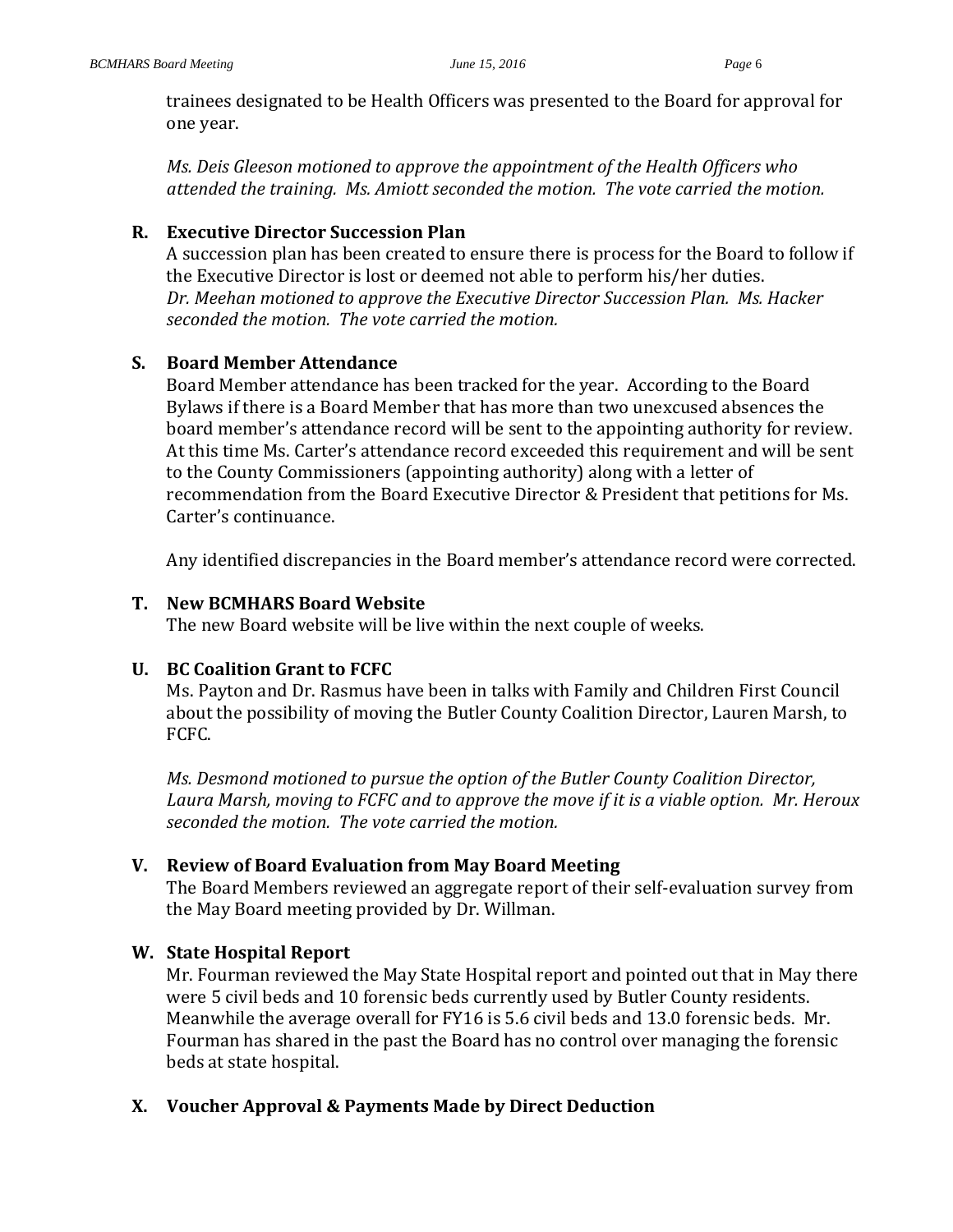3/23/16, 4/1/16, 4/3/16, 4/15/16, 4/16/16, 4/21/16, 4/23/16, 4/24/16, 4/25/16, 4/27/16, 4/28/16, 4/30/16, , 5/1/16, 5/2/16, 5/3/16, 5/4/16, 5/5/16, 5/9/16, 5/11/16, 5/12/16, 5/13/16, 5/15/16, 5/16/16, 5/18/16, 5/19/16, 5/20/16, 5/23/16, 5/24/16, 5/25/16, 5/26/16, 5/27/16

*Mr. Tucker motioned to approve the vouchers and direct deductions made on the dates listed above. Ms. Hacker seconded the motion. The vote carried the motion.*

## **7. GUEST AND BOARD COMMENTS**

Amy Macechko, Health & Wellness Coordinator, Talawanda School District and Coordinator for the Coalition for a Healthy Community – Oxford Area thanked the Board for reestablished mental health services in the Oxford area.

Ms. Amiott thanked the Board staff for all it has done to make this merger a smooth transition.

## **8. EXECUTIVE SESSION (Confidential Client Contract & Personnel Matter)**

Board members took a roll call vote to enter into Executive Session. Upon roll call the vote was: Laura Amiott – Yes; Jennifer Carter – Yes; Vivian Crooks – Yes; Pat Deis-Gleeson – Yes; Barbara Desmond – Yes; Christine Hacker – Yes; Ben Heroux – Yes; Theodore Hunter – Yes; Patricia Irwin – Yes; Wayne Mays – Yes; Cricket Meehan – Yes; Marianne Niese – Yes; Gary Smith – Yes; Deborah Stanton – Yes; David Swigonski – Yes; Lonnie Tucker – Yes; Kenneth Willman– Yes.

Board members took a roll call vote to exit the Executive Session. Upon roll call the vote was: Laura Amiott – Yes; Jennifer Carter – Yes; Vivian Crooks – Yes; Pat Deis-Gleeson – Yes; Barbara Desmond – Yes; Christine Hacker – Yes; Ben Heroux – Yes; Theodore Hunter – Yes; Patricia Irwin – Yes; Wayne Mays – Yes; Cricket Meehan – Yes; Marianne Niese – Yes; Gary Smith – Yes; Deborah Stanton – Yes; David Swigonski – Yes; Lonnie Tucker – Yes; Kenneth Willman– Yes.

*Mr. Tucker moved to approve a 3% increase of Dr. Rasmus's salary. Rev. Smith seconded the motion. The vote carried the motion.*

*Mr. Heroux motioned to amend the 3% increase motion to make it effective July 1, 2016. Ms. Desmond seconded the motion. The vote carried the motion.*

*Ms. Hacker moved to approve the FY 2017 contract with Wellness Card, LLC. Ms. Niese seconded the motion. The vote carried the motion.*

## **9. ADJOURNMENT**

*Ms. Hacker motioned to adjourn the meeting. Ms. Stanton seconded the motion. The vote carried the motion.*

Respectfully submitted,